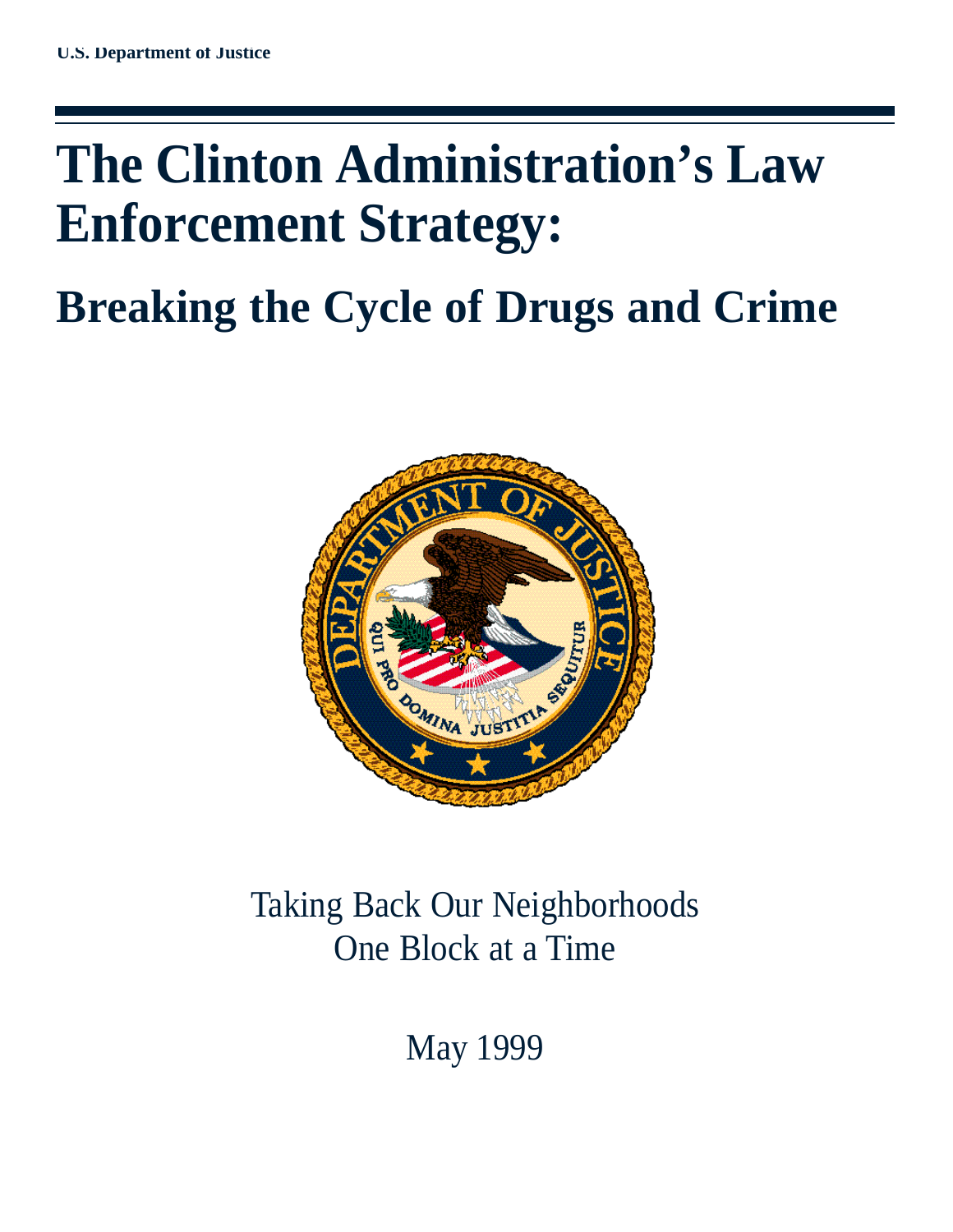### **Executive Summary**

*"As we begin a new century and a new millennium, we have a remarkable opportunity to harness all the resources of our criminal justice system – our courts, prisons, prosecutors, probation officers, and police – to break the drug habits of our prisoners, and to break the cycle of drugs and crime for all time. Let us seize it."*

– President Clinton January 5, 1999

President Clinton and Attorney General Reno, working with state, local, and tribal law enforcement officials and others, have launched an unprecedented effort to help America's communities fight crime. Six years into this strategy, crime has dropped to its lowest level in a quarter of a century. This success is the foundation for further efforts to reduce crime and keep America's neighborhoods safe. The Administration's approach to crime is comprehensive: it includes funding 100,000 new community police officers, implementing tough gun laws to keep deadly weapons out of the hands of criminals, and enacting new laws to fight violent gangs, juvenile crime, terrorism, and international crime.

A critical component of the Administration's law enforcement strategy is a tough, but smart approach to attack the link between drugs and crime. Drug use fuels much of the crime committed in communities across the nation. Many of America's criminals commit their crimes either while high on drugs or to get money to buy drugs. Enforcing drug laws and punishing offenders are important law enforcement priorities, and the Administration has committed substantial resources to support such efforts at the federal, state, and local levels. But it is not enough simply to punish drug using offenders and then send them back out on the streets – still drug- and crime-dependent. Instead, the Clinton Administration supports using the coercive power of the criminal justice system to help break their drug habits and thereby break the cycle of drugs and crime. This approach can reduce crime permanently, save money, and allow law enforcement resources to be redirected to further crime fighting.

A comprehensive strategy to break the cycle of drugs and crime involves drug testing, treatment, and sanctions for offenders from the time of their arrest and continuing through incarceration and eventual release back into the community. Over the last six years, the Administration has advanced this strategy by supporting drug testing for arrestees, using drug courts to compel treatment and reduce recidivism by non-violent drug offenders, assuring that offenders receive effective treatment while incarcerated, and using testing, follow-up treatment, and sanctions to assure that offenders stay clean after they are released. Such efforts are demonstrably effective in reducing offender drug use and drug-related crime.

With this groundwork laid, the Administration now proposes a "Zero Tolerance Drug Supervision Initiative" to more than double existing federal support for drug testing and treatment programs for offenders at the state, local, and tribal levels. The Administration also seeks legislation to enhance such efforts nationwide and additional funds for testing and treatment of federal offenders.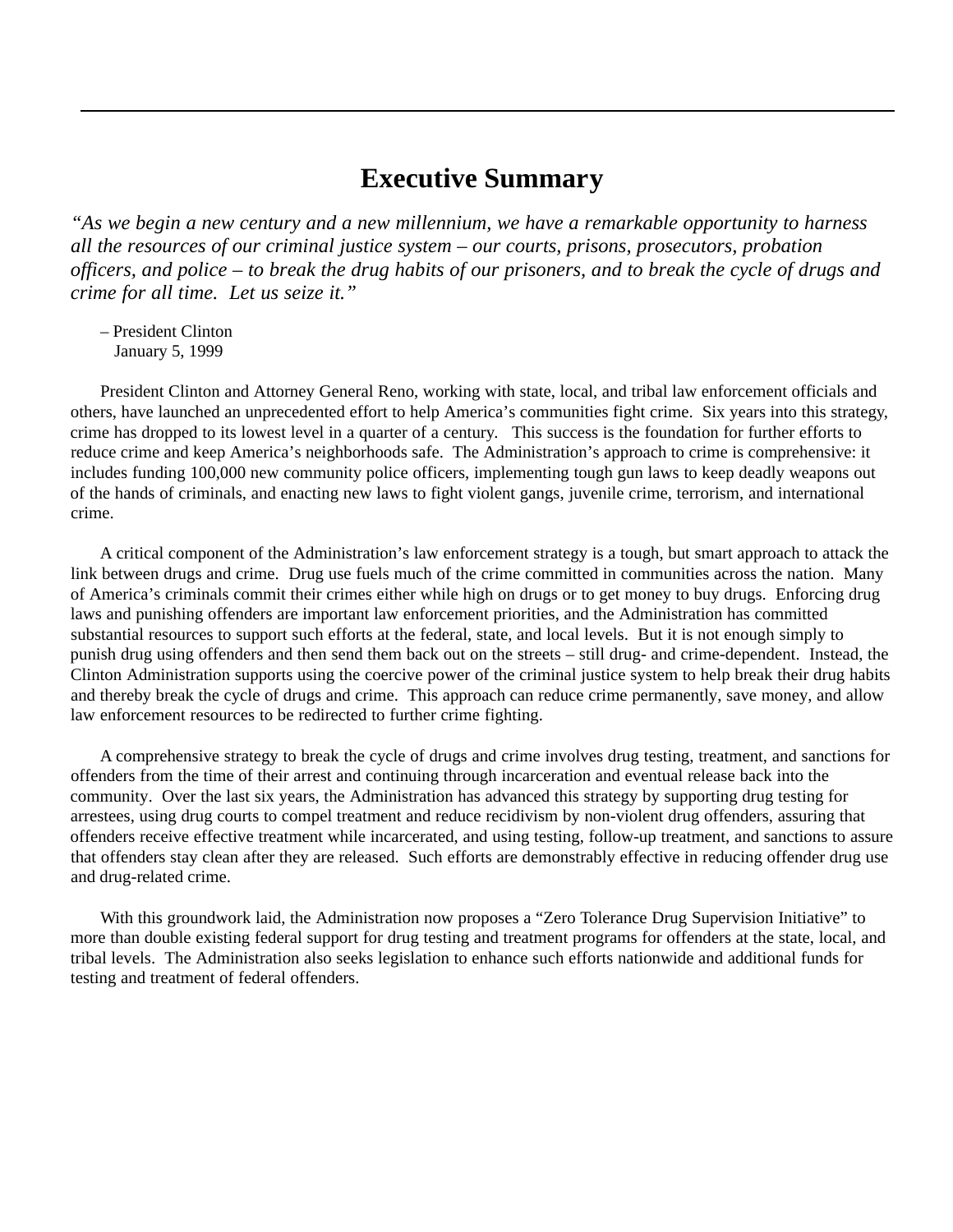#### **Illegal Drug Use is Fueling Crime Rates and Filling our Prisons**

Drug use and crime are closely linked. Studies of arrestees in 35 metropolitan areas around the country show that from half to three quarters have drugs in their system when they are arrested. About half of those charged with violent crimes or income-generating crimes like robbery, burglary, or theft tested positive for more than one drug. In 1997, a third of state prisoners and about one in five federal prisoners said they were under the influence of drugs when they committed the offenses that led to their incarceration. One in five state inmates and one in six federal inmates said they committed their current offense to obtain money to buy drugs.

#### **Illegal Drug Use Carries Enormous Costs**

Illegal drug use costs our society more than \$110 billion annually. These estimated costs result from the human lives lost directly from overdoses and indirectly from drug abuse-related diseases or accidents, the various crimes committed by addicts to support their drug habits, and the resources expended to apprehend, sentence, treat, and incarcerate drug users. Drug abuse contributes to spousal and child abuse, property and violent crime, the spread of AIDS, workplace and motor vehicle accidents, and absenteeism in the workforce.

Reducing the number of drug-dependent criminals is critical in decreasing the amount of drugs consumed, the size of illegal drug markets, the number of dealers, and the amount of drug-related crime and violence. Chronic drug users account for as much as two-thirds of the cocaine, heroin, and methamphetamine consumed in the United States. The largest volume drug users are themselves frequent arrestees. The demand for drugs is met by illicit drug trafficking that thrives on a culture of crime and violence.

Increasing numbers of drug-involved offenders are filling our prisons and jails at enormous expense. The nation's incarcerated population now exceeds 1.8 million and could reach 2 million by 2001. Prisoners sentenced for drug offenses constituted 60 percent of federal

inmates in 1997, up from 25 percent in 1980. Between 1980 and 1997, the portion of state prisoners who were incarcerated for drug offenses more than tripled, growing from six percent to 21 percent. Hundreds of thousands of inmates committed their crimes to get money for drugs, were under the influence of drugs when arrested, or have a history of drug use.

Drug abuse treatment is essential, but too often not available. The number of arrestees who require drug treatment may exceed 2 million each year, including many chronic users of cocaine, heroin, and methamphetamine. Yet only one-sixth of those state inmates who need substance abuse treatment receive it while in prison. When not incarcerated, many hardcore drug users remain under criminal justice supervision through probation or parole. But only a small fraction of non- violent drug offenders or persons under probation or parole are involved in programs that require mandatory testing for continued drug abuse and appropriate treatment. As a result, many untreated or inadequately treated offenders are released back into their communities each year.

Most drug-dependent offenders will return to a life of crime. Merely incarcerating offenders without treating underlying substance abuse problems is shortsighted, expensive, and will not solve the crime problem. It simply suspends temporarily the criminal, destructive and costly interactions between offenders and our communities. Between 60 and 75 percent of untreated parolees with histories of cocaine or heroin abuse return to those drugs within three months of release. Failing to provide appropriate testing and treatment means that the cycle of drugs and crime will continue – with huge social, human, and economic costs for our nation.

#### **A Comprehensive Approach to Breaking the Cycle of Drugs and Crime**

The Administration has developed a range of programs to help break the cycle of drugs and crime by assuring that offenders receive appropriate testing, treatment, and sanctions while they are under criminal justice supervision. These programs address federal offenders and also support efforts by state, local, and tribal governments to deal with drug-involved offenders in their respective jurisdictions.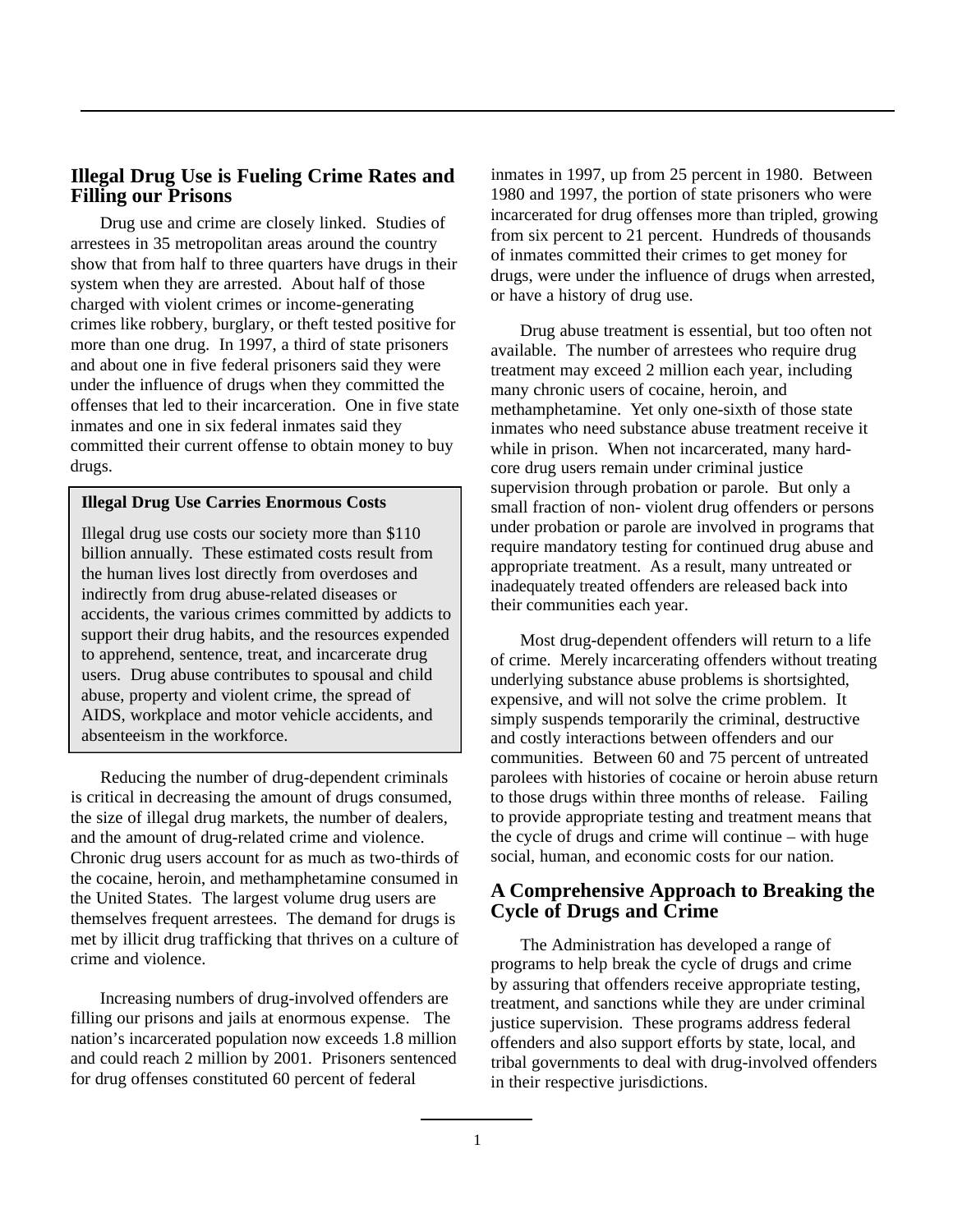#### *Providing Drug Testing for Arrestees*

The Department of Justice has two programs for drug testing of arrestees. First, to study the relationship between drug use and criminal behavior, the Department of Justice supports the Arrestee Drug Abuse Monitoring (ADAM) program for state and local arrestees in 35 different sites throughout the country. This program uses confidential interviews and drug tests to monitor drug use by recently booked arrestees.

ADAM studies confirm that illegal drug use drives much of the crime that occurs throughout the nation. These studies also provide critical information about emerging trends in drug use in particular areas.

Second, acting on a directive by President Clinton, the Justice Department developed Operation Drug

According to ADAM data for 1997, about half those charged with violent or income-generating crimes test positive for more than one drug.

TEST in 1997 to test federal arrestees for drug use. Operation Drug TEST helps to identify persons whose release conditions should include regular drug testing and who need treatment, either before trial or after

conviction. The \$4.7 million pilot project, funded by the Department of Justice and implemented by the Administrative Office of United States Courts, is now in operation in 24 of the 94 federal judicial districts. Efforts are under way to expand Operation Drug TEST to approximately 10 more districts by the end of 1999. And other districts on their own initiative have adopted drug testing programs for federal arrestees.

#### *Using Drug Courts to Break the Cycle for Non-violent Offenders*

A key tool in the Clinton Administration's strategy for breaking the cycle of drugs and crime is the use of drug courts. These specialized courts have proved to be an effective way to address drug abuse problems for non-violent offenders, to reduce the burdens imposed on the criminal justice system by drug-related cases, and to help offenders become law-abiding, selfsufficient members of their communities.

In the late 1980s, court systems across the country experienced a huge increase in drug-related cases. More drug offenders were being arrested and convicted, but many of them received little, if any, substance abuse treatment. The result was a revolving door in which drug-using offenders were cycled in and out of courts, jails, and prisons in ever-growing numbers that threatened to overwhelm criminal justice resources. The first drug court was created in Miami, Florida in 1989, with the support of judges, prosecutors, including Attorney General Reno – then the county prosecutor – and defense attorneys. The drug court used a new approach that placed non-violent offenders in judicially supervised programs combining substance abuse treatment, sanctions, and incentives. The results in Miami were promising: there was a 33 percent reduction in re-arrests for drug court graduates as compared with non-drug court offenders.

#### **Federally Supported Drug Courts**

The Drug Court Program established by the 1994 Crime Act provides federal grants to support the operation of drug courts by state, local, and tribal governments. Drug courts supported by the Drug Court Program include the following features:

– an integrated system of sanctions, treatment, and services

– intensive case management with on-going judicial involvement

– mandatory periodic drug testing during periods of supervised release or probation

– drug abuse treatment for each participant

– the prospect of prosecution, confinement, or incarceration for failure to make progress

– aftercare and other services such as relapse prevention, health care, education, vocational training, job and housing placement, and child care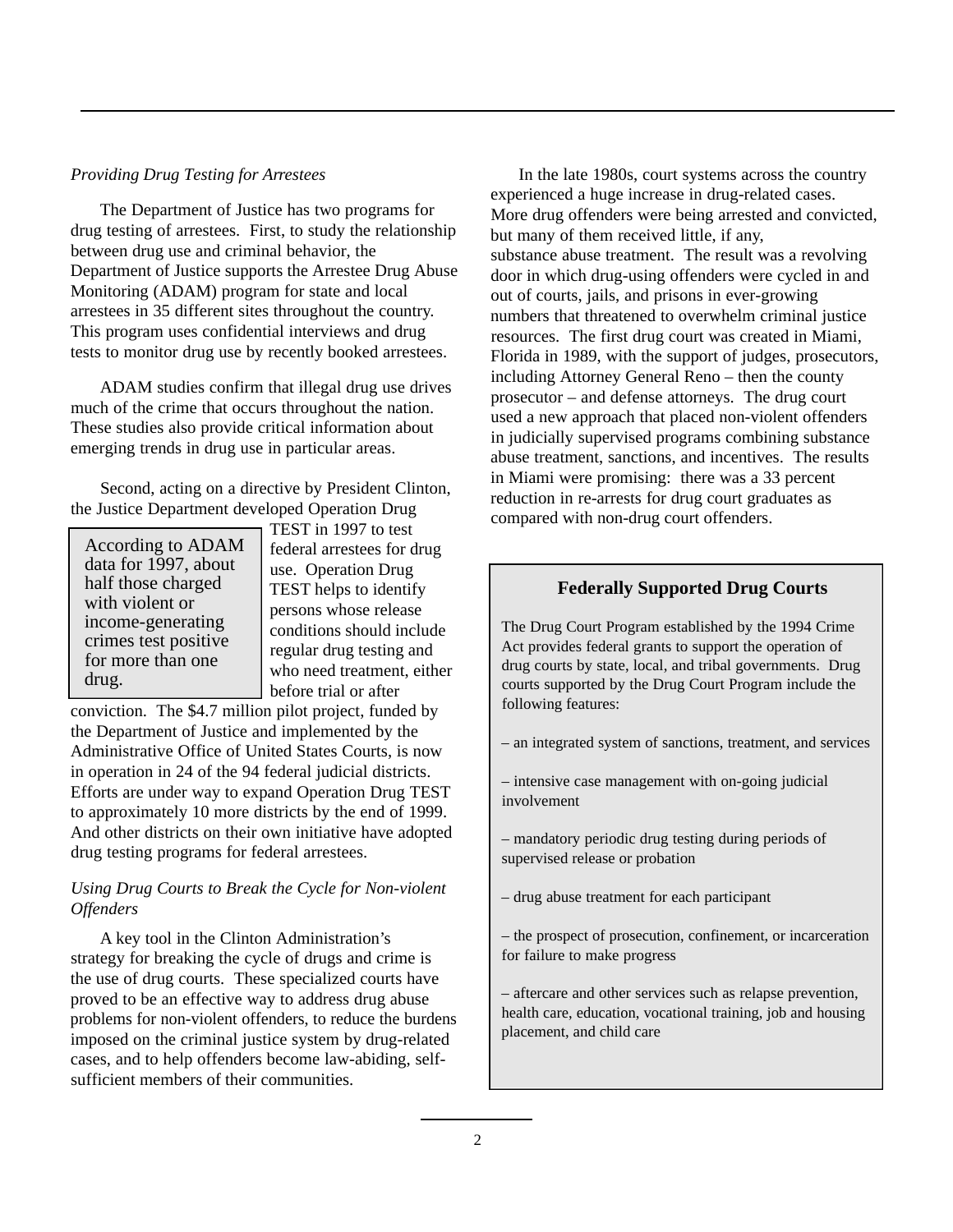Drug courts use a "carrot and stick" approach. Intensive supervision and sanctions are combined with the prospect of reduced charges or shorter sentences for offenders who successfully complete treatment. Although drug courts vary somewhat amongcommunities, such courts typically involve active participation by judges, regular drug testing of offenders, and prompt, graduated sanctions. They also use a partnership approach that integrates drug treatment with other health and social services. As an alternative to traditional incarceration or probation, drug courts are an effective means to reduce drug use and recidivisim and to save money that would otherwise be spent on jailing offenders.

With the backing of the Clinton Administration, the use of drug courts has expanded dramatically in the last

| "Drug courts cut crime.    |
|----------------------------|
| More importantly, drug     |
| courts save lives. They    |
| help people rid themselves |
| of addictions that kill."  |

five years. In 1994, there were only 12 drug courts operating nationwide. The 1994 Crime Act authorized the Attorney General to make grants to state, local, and tribal

President Clinton, July 1998

governments to establish drug courts. The Justice Department has funded more than \$93 million in grants that have helped create more than 175 of the 359 drug courts now operating. Hundreds more are in the planning stages. More than 100,000 persons have entered drug courts, 70 percent of whom have graduated or remain as active participants.

Drug courts bring many benefits to the communities they serve.

• Drug courts can help keep offenders in treatment and provide treatment more effectively. On average, over 70 percent of drug court participants stay in treatment. Last year, Columbia University's National Center on Addiction and Substance Abuse (CASA) released a study showing that drug courts provide closer, more comprehensive supervision and much more frequent drug testing and monitoring than other forms of community supervision.

- Effective treatment and supervision mean that offenders who complete drug court programs are much less likely to commitcrimes in the future. Criminal justice professionals estimate that at least 45 percent of defendants convicted of drug possession will commit another similar offense within two to three years. In contrast, recidivism rates for drug court participants have ranged from 2 to 20 percent.
- Drug courts can help communities save money by reducing drug use and recidivism. Denver saved an estimated \$2.15 million annually and Washington, D.C. saved an average of \$6,455 per client per year (based on the cost of maintaining an individual in the drug court program as compared to the cost of incarceration). Hundreds of drug-free babies have been born to women receiving treatment through drug courts. Absent such programs, these babies could have been born with addictions that would have resulted in social service costs of approximately \$250,000 per child – or total costs, so far, of more than \$162 million.
- Drug courts are also helping families reunite. In Portland, Oregon nearly all of the over 100 female drug court participants who had lost custody of their minor children due to their substance abuse regained custody of their children after participating in the drug court program. Children benefit when their parents remain drug free and acquire the life skills learned through completion of drug court programs.

#### *Supporting Communities in Implementing Comprehensive Programs for Drug Offenders*

The Office of National Drug Control Policy (ONDCP) is working with the Department of Justice to develop model programs for drug-using offenders in several communities. These "Breaking the Cycle"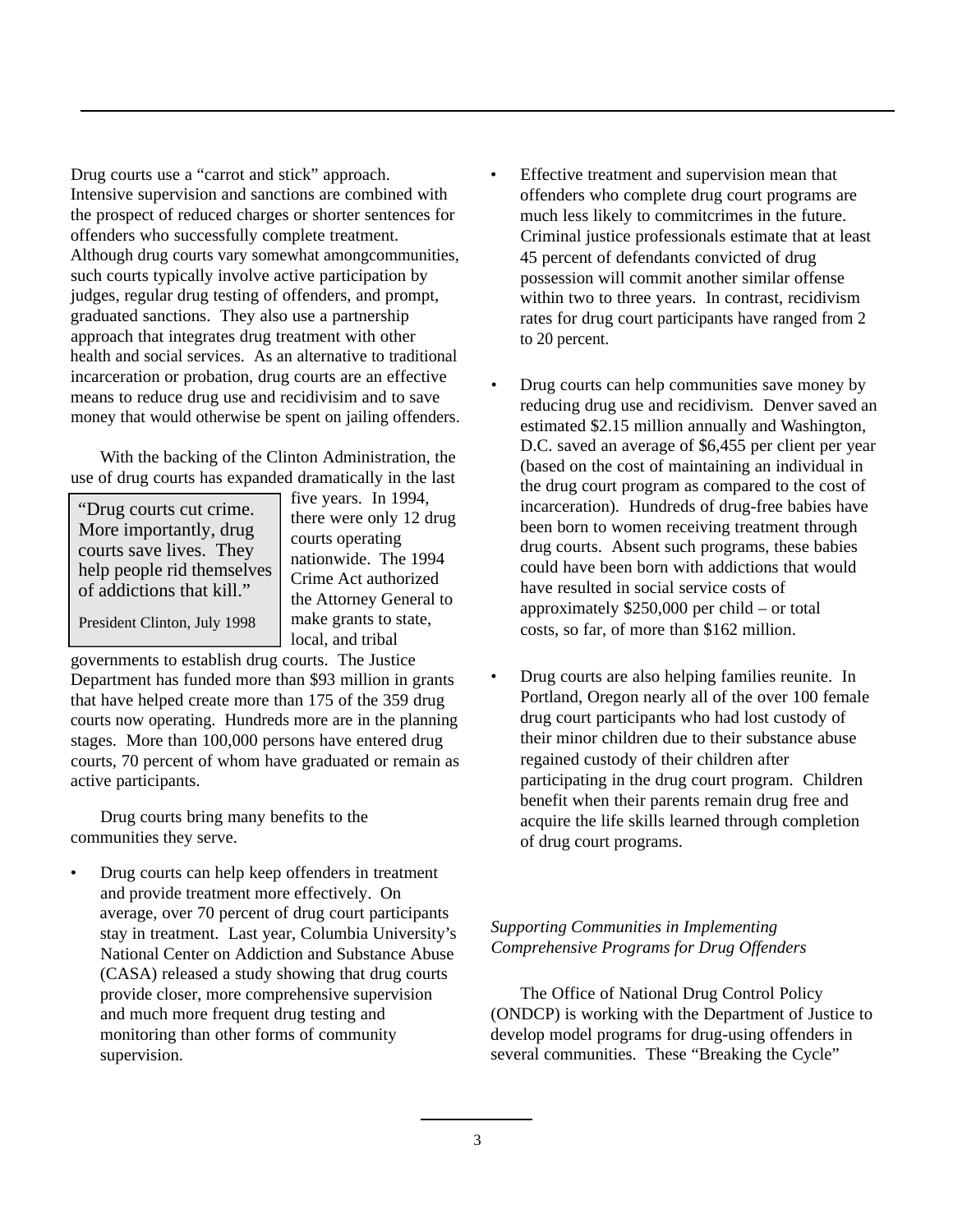demonstration projects seek to reduce offender drug use by providing continuous drug testing, treatment, and supervision with close oversight by the courts.

The first Breaking the Cycle project began operating in Birmingham, Alabama, in 1996 and was fully implemented last year. Nearly 4,000 offenders have participated in the program as a condition for release from jail. The program has cut the time needed to refer defendants to treatment from months to a matter of days, increased the number of defendants placed in appropriate treatment, enhanced treatment and supervision, and helped to reduce the county jail population.

In November 1998, Breaking the Cycle demonstration projects were added in Jacksonville, Florida and Tacoma, Washington. A juvenile program began operating in Eugene, Oregon in March 1999.

#### *Keeping Drugs out of Prisons*

Keeping drugs out of prisons and prisoners off drugs is critically important to breaking the cycle of drugs and crime. Consistent with legislation signed by President Clinton in 1996, all states have implemented programs for drug testing, sanctions, and treatment for offenders under criminal justice supervision. In early 1998, the President directed the Attorney General to amend the guidelines for the prison construction grant program to require state grantees to establish and maintain a system of reporting on their prison drug abuse problems.

The Administration is also working to eliminate drugs in prison through Drug-Free Prison Zone demonstration projects. This \$6 million initiative is funded by the ONDCP and administered by the National Institute of Corrections and the Federal Bureau of Prisons (BOP) through an interagency agreement. Demonstration projects began in federal prisons in October 1998 and in selected state prisons in January 1999. Drug-control measures at the federal and state level include regular inmate drug testing, advanced detection technologies, and staff training. For 1999,

drug-free prison demonstration grants in amounts of \$423,000 to \$500,000 have been awarded to eight states: Alabama, Arizona, California, Florida, Kansas, Maryland, New Jersey, and New York. These grants will support further efforts to keep drugs out of prisons and prisoners off drugs.

The BOP is testing high-tech means of detecting illegal drugs in 28 facilities around the country. Ion spectrometry equipment can quickly and accurately detect microscopic traces of drugs on skin, clothing, and other surfaces. Preliminary results for this technology are promising – after 90 days, the rate of serious drug-related misconduct (introduction, possession, or use of drugs) dropped by 86 percent at the Federal Correctional Institution in Tucson, Arizona and by 58 percent at the Metropolitan Detention Center in Los Angeles, California.

#### *Breaking the Cycle through Testing and Treatment in Prisons and Jails*

The period while a person is incarcerated and subject to criminal justice sanctions offers a great opportunity to provide effective substance abuse treatment. A study last year by the National Center on Addiction and Substance Abuse at Columbia University (CASA) showed that 1.4 million offenders – or 80 percent of all

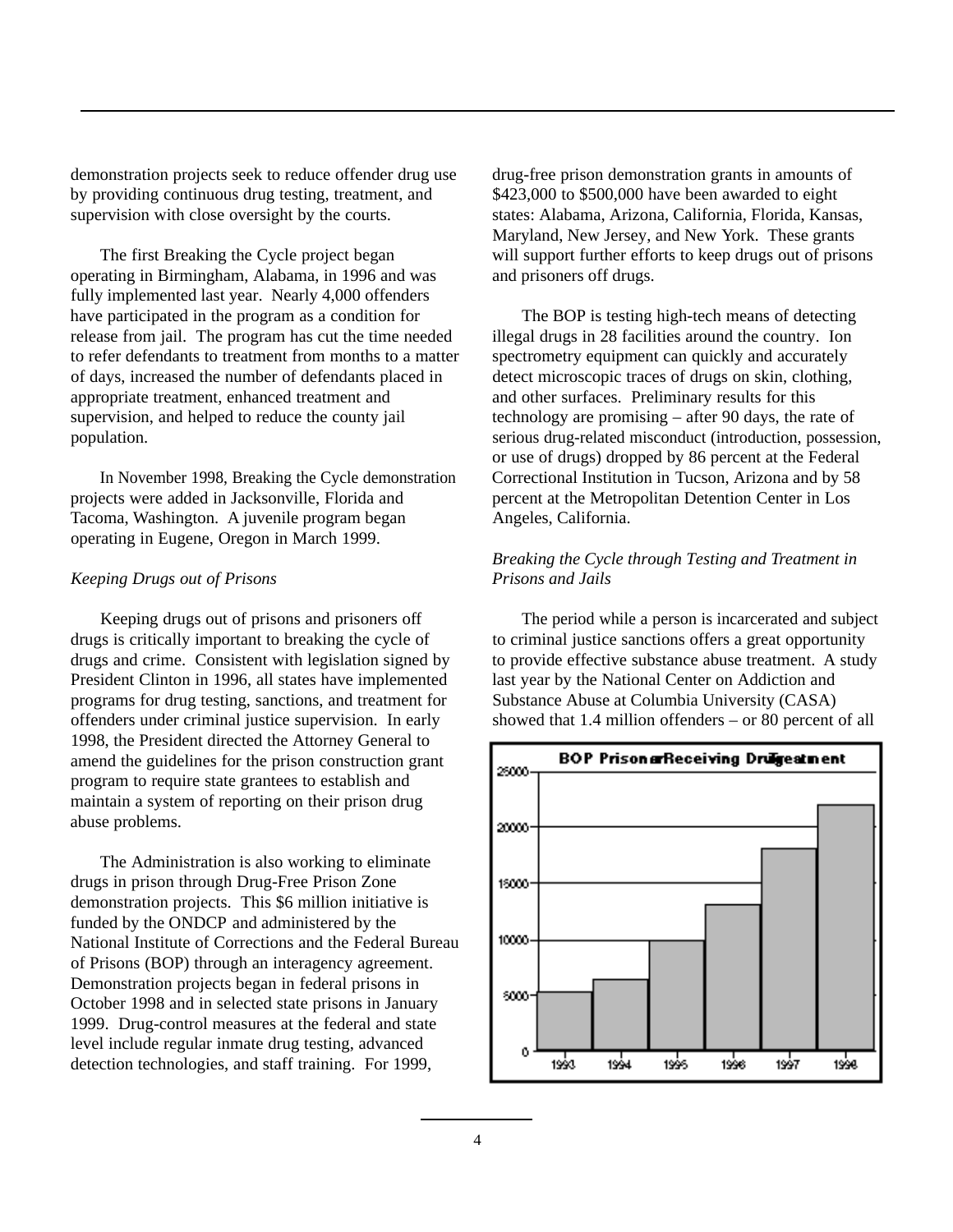incarcerated adults – were either high on drugs or alcohol when arrested, stole property to buy drugs, or have a history of drug abuse. This same study showed that residential treatment combined with appropriate follow-up care after release can reduce relapse and recidivism. Studies have also confirmed that treatment that is compelled by the threat of sanctions can be as effective as voluntary treatment.

Providing effective treatment programs for inmates, combined with education, job training, and health care, also makes economic sense. According to the CASA study, the cost of residential treatment averages about \$6,500 per inmate per year. Each inmate who successfully completes such treatment and becomes a law-abiding, tax-paying citizen generates a 10-fold return on that investment in the first year. For every 10,000 drug addicted inmates who stay off drugs and crime after release, there is an estimated reduction of one million crimes per year.

#### **Testing and Treatment that Works**

In the Amity program at the Donovan mediumsecurity state prison near San Diego, California prisoners must attend drug rehabilitation treatment and submit to intensive aftercare that includes drug testing and counseling while on parole. According to a 1997 study, inmates who completed the Amity program were one-fourth as likely to be rearrested within one year of their release as compared to inmates who did not participate.

Over the last six years, the Clinton Administration has significantly increased drug testing and treatment for federal prisoners. In 1998, federal prisoners were subject to nearly 133,000 drug tests. The BOP estimates that nearly 30 percent of federal prisoners have substance abuse problems and, consistent with its statutory mandate, the BOP provides treatment to all eligible federal prisoners. From 1993 through 1998, the number of federal inmates who received drug treatment quadrupled – from 5,450 in 1993 to 21,995 in 1998. Another 12,000 inmates participated in drug education programs in 1998. Today 42 federal correctional

institutions offer residential treatment, almost a 25 percent increase since 1994.

A recent study showed that BOP inmates who completed residential drug abuse treatment programs were 73 percent less likely to be rearrested in the first six months after release as compared to similar inmates who did not receive treatment. This time period is significant because recidivism is generally the highest within the first year after release from prison.

The Administration is also working to address the compelling need to provide substance abuse treatment to inmates in state and local correctional institutions. The nation's prison population grew 4.4 percent in 1998 – more than 1,000 new inmates per week. According to a 1997 survey of state corrections departments, approximately 70 to 80 percent of all state prison inmates need substance abuse treatment. The same survey indicated that only about 15 percent of inmates in reporting states complete a prescribed substance abuse treatment program and just over one of three of those needing treatment in the community after release will receive it.

Providing drug treatment for incarcerated offenders is a logical, convenient, and cost-effective way to reduce illegal drug use and associated crime. Recognizing this fact, the Administration supported the creation of the Residential Substance Abuse Treatment (RSAT) grant program as part of the 1994 Crime Act. The RSAT program provides formula grants, administered by the Justice Department, for substance abuse treatment programs in state or local correctional facilities. Between FY 1996 and FY 1998, the Department provided over \$144 million to states through the RSAT program. In FY 1999, the RSAT program will provide another \$57 million in grants. The Clinton Administration has also obtained authority from Congress for states to use up to 10 percent of their federal prison construction grants in FY 1999 to pay for testing and treatment of offenders while in prison or on post-release supervision.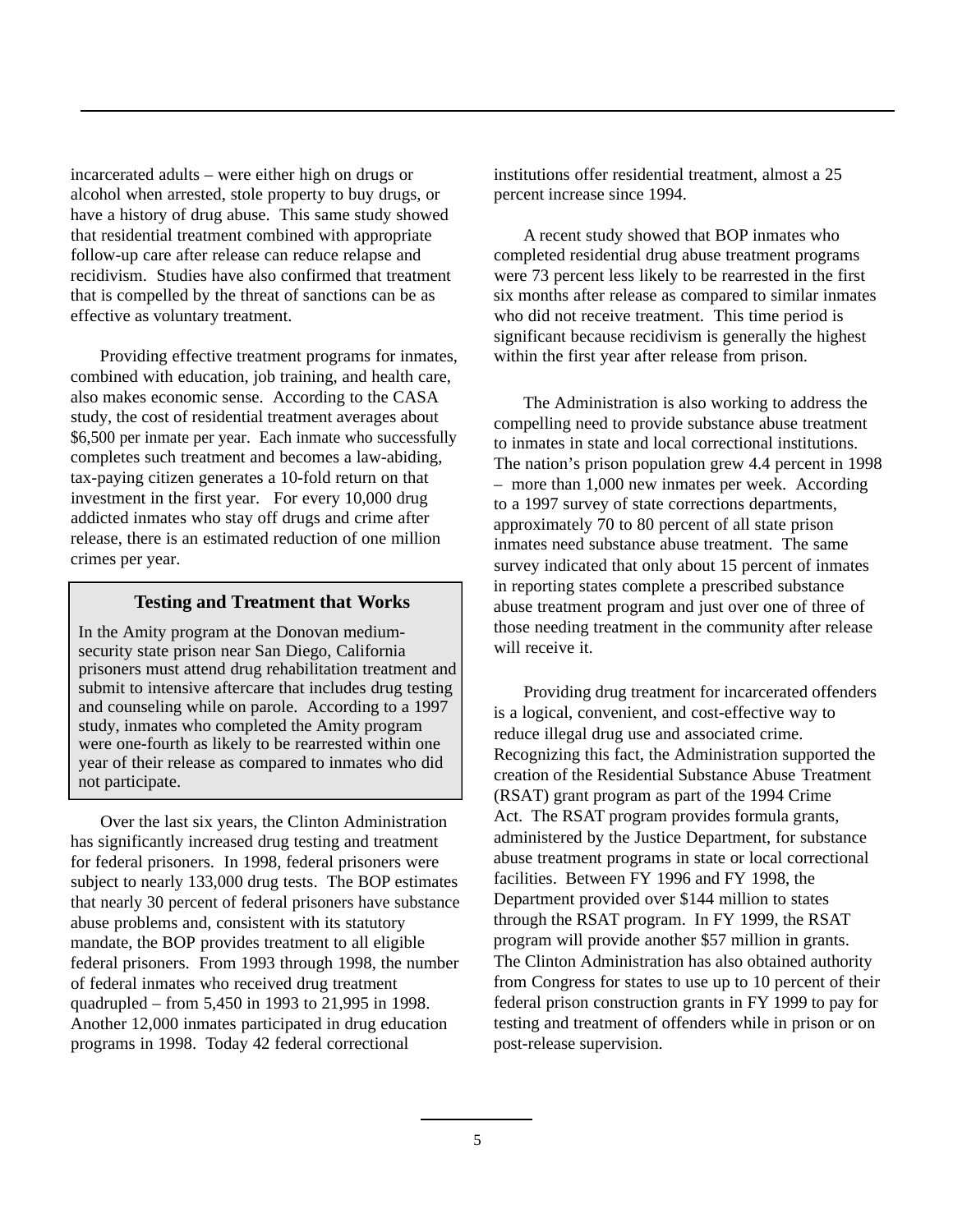#### **The Clinton Administration's Record of Accomplishment In Breaking the Cycle of Drugs and Crime**

- 1994 President Clinton signs Crime Act authorizing both the RSAT grant program to help states provide residential substance abuse treatment to inmates and the Drug Court program to support state, local, and tribal governments in operating drug courts for non-violent offenders.
- 1996 Federal prison construction grant and RSAT grant programs amended to require states to implement programs for drug testing, sanctions, and treatment for offenders while incarcerated or under criminal justice supervision.
- 1997 Operation Drug TEST provides resources to 24 federal courts to begin pretrial drug testing for persons charged with federal crimes.

Breaking the Cycle prototype begins operating in Birmingham, Alabama to demonstrate the use of system-wide intervention strategies designed to identify, supervise, and treat all drug-using offenders.

1998 Federal prison construction grant program amended to allow states to use up to 10% of their grants to support testing and treatment of violent offenders while in prison or under post-release supervision.

> The BOP administers nearly 132,000 drug tests to inmates and more than 22,000 federal inmates receive residential treatment, a fourfold increase since 1993.

1999 More than 359 drug courts are operating nationwide – up from 12 in 1994 – with hundreds more in the planning stages.

> President Clinton calls for \$215.1 million funding for Zero Tolerance Drug Supervision Initiative to further support state, local, and tribal governments in testing, treating, and supervising drug-involved offenders.

#### **Next Steps in Breaking the Cycle of Drugs and Crime**

Over the last six years, the Clinton Administration has laid the groundwork for a comprehensive approach to testing, treatment, and sanctions for drug-abusing offenders. Now, to build on these accomplishments and to reduce crime permanently, the Administration is proposing a "Zero Tolerance Drug Supervision Initiative" that will nearly double federal support for state, local, and tribal efforts to provide drug testing and treatment programs for persons under criminal justice supervision. The Zero Tolerance Drug Supervision Initiative, along with other budgetary and legislative proposals being advanced by the Administration, will go far in helping to assure that drug-involved offenders receive drug testing and treatment while incarcerated, appropriate supervision after their return to the community, and sanctions if they fail to participate in treatment or to stay off drugs.

#### *The Zero Tolerance Drug Supervision Initiative*

The \$215.1 million Zero Tolerance Drug Supervision Initiative has three components:

**\$100 million** to establish a new Testing and Treatment Program that will provide discretionary grants to states, local governments, state and local courts, and Indian tribes to support comprehensive programs for drug testing, treatment, and sanctions for prisoners, parolees, and probationers. These grants will be offered to jurisdictions that have a demonstrated commitment to furthering a system-wide strategy of universal drug testing for offenders, combined with treatment and graduated sanctions for failure to comply. Such funds may be used, for example, to purchase drug testing equipment, to implement improved information management systems to allow judges to instantly access an offender's drug and arrest history, or to create treatment referral programs in jails. Both juvenile and adult systems will be eligible for grants under this program.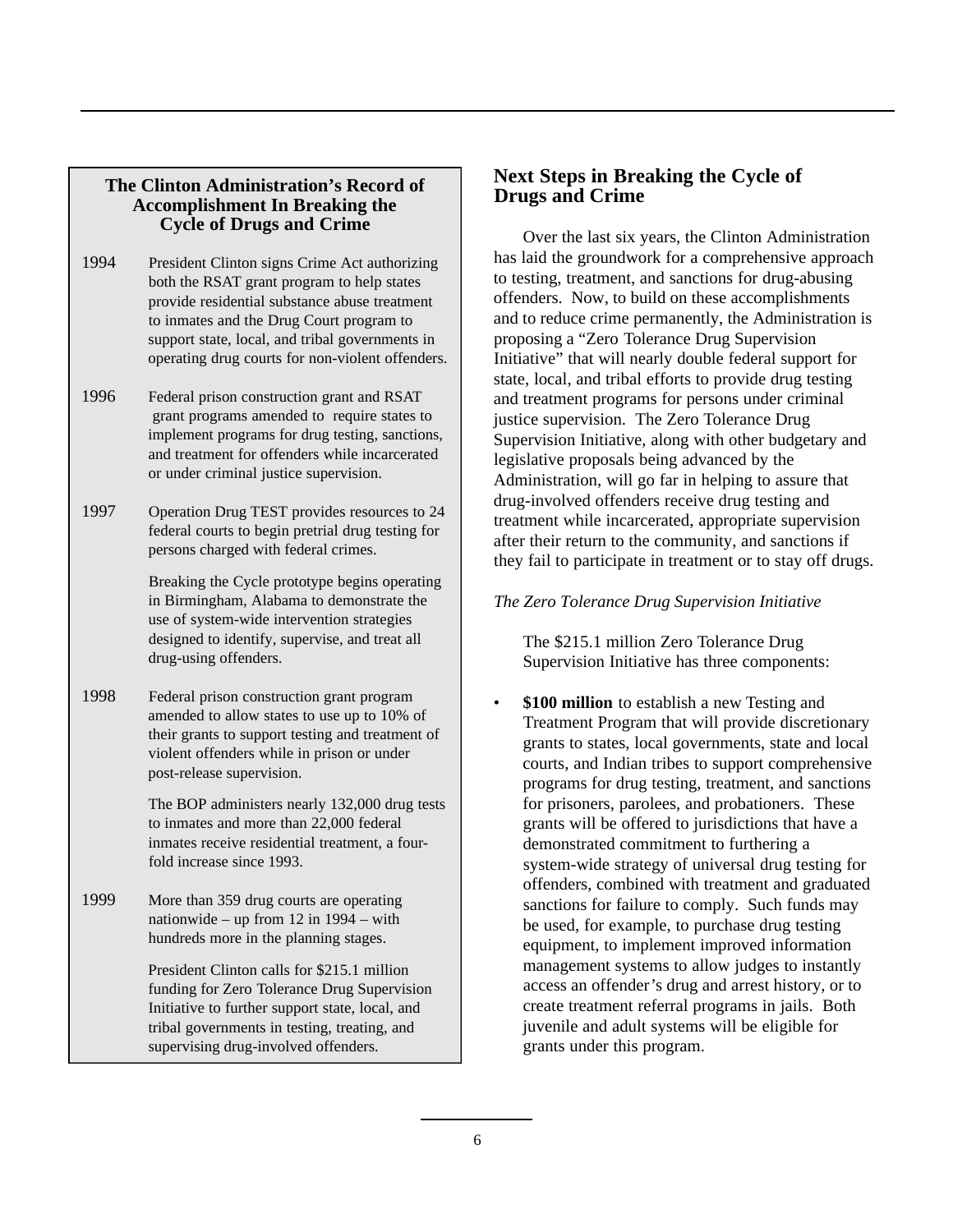- **\$50 million** (which is a \$10 million increase over FY 1999) for the Drug Courts Program administered by the Department of Justice. Through this discretionary grant program, additional funds will be available to state, local, and tribal entities to help plan, establish, or enhance drug courts for non-violent offenders. Such courts effectively use the coercive power of the criminal justice system to break the cycle of drug abuse and crime by combining drug testing, treatment, and sanctions.
- **\$65.1 million** (which is a \$2.1 million increase over FY 1999) for the Residential Substance Abuse Treatment Program. This program provides formula grants to states for use by state and local governments to develop and implement residential substance abuse treatment programs. RSAT supported programs have shown consistent reductions in drug use and recidivism for offenders who complete treatment.

#### *Other Budgetary and Legislative Proposals*

In addition to the Zero Tolerance Drug Initiative, the Clinton Administration is advancing other budgetary

and legislative proposals to help break the cycle of crime and drugs. To increase our understanding about the relation between drugs and crime around the country, the Administration is requesting \$4.8 million in FY 2000 to expand the ADAM program from 35 to 50 sites. Increasing the number of sites will expand the ability to inquire into drug problems in particular cities and allow more accurate estimates of drug use. With these resources, the Department will also initiate an

outreach effort to learn more about the relation between drugs and crime in understudied areas such as rural, suburban, and Native American lands.

The Administration also wants to keep drugs out of prisons. For FY 2000, the Administration is seeking \$6

million for new Drug-Free Prison initiatives to support surveillance systems, drug-sniffing K-9 teams, advanced drug-detection technologies, and other efforts to detect and deter drug use by federal and state inmates.

Another important goal is providing the BOP with adequate resources to treat federal prisoners with substance abuse problems. For FY 2000, the Administration is requesting \$2.09 million and 31 positions for residential and community-based transitional drug treatment programs. This expansion will increase the BOP's drug abuse treatment program capacity by 2,000 inmates, consistent with a long term goal of increasing capacity by 2,000 in each of the next five years.

To provide needed treatment for state prisoners, in addition to requesting an increase in RSAT funding, the Administration proposes to amend the grant program to allow funds to be used to monitor and intervene with prisoners after their release. This will help ensure that offenders are being held accountable and receiving needed post-incarceration treatment and supervision.

> The Administration is also seeking formal reauthorization of the Drug Courts program, which Congress has continued to fund each year since enactment of the 1994 Crime Act. Consistent with prior appropriations for this program, the proposed reauthorization would allow the Attorney General to make grants to states, state courts, local courts, and Indian tribal governments to operate drug courts for non-violent offenders.

The Administration proposes to amend the Edward J. Byrne Memorial State and

Local Assistance Program in order to facilitate the ability of states to use grants under this program to support drug testing, treatment, and intervention for offenders. Under existing law, Byrne Formula Grants may be used to support 26 identified activities, including treatment in prison and jails; programs for

things we can do to reduce crime further is to make sure that prisoners don't get out of jail unless they test clean for drugs and that when they do get out, they continue to get appropriate testing and treatment."

"One of the most effective

Attorney General Janet Reno, January 5, 1999